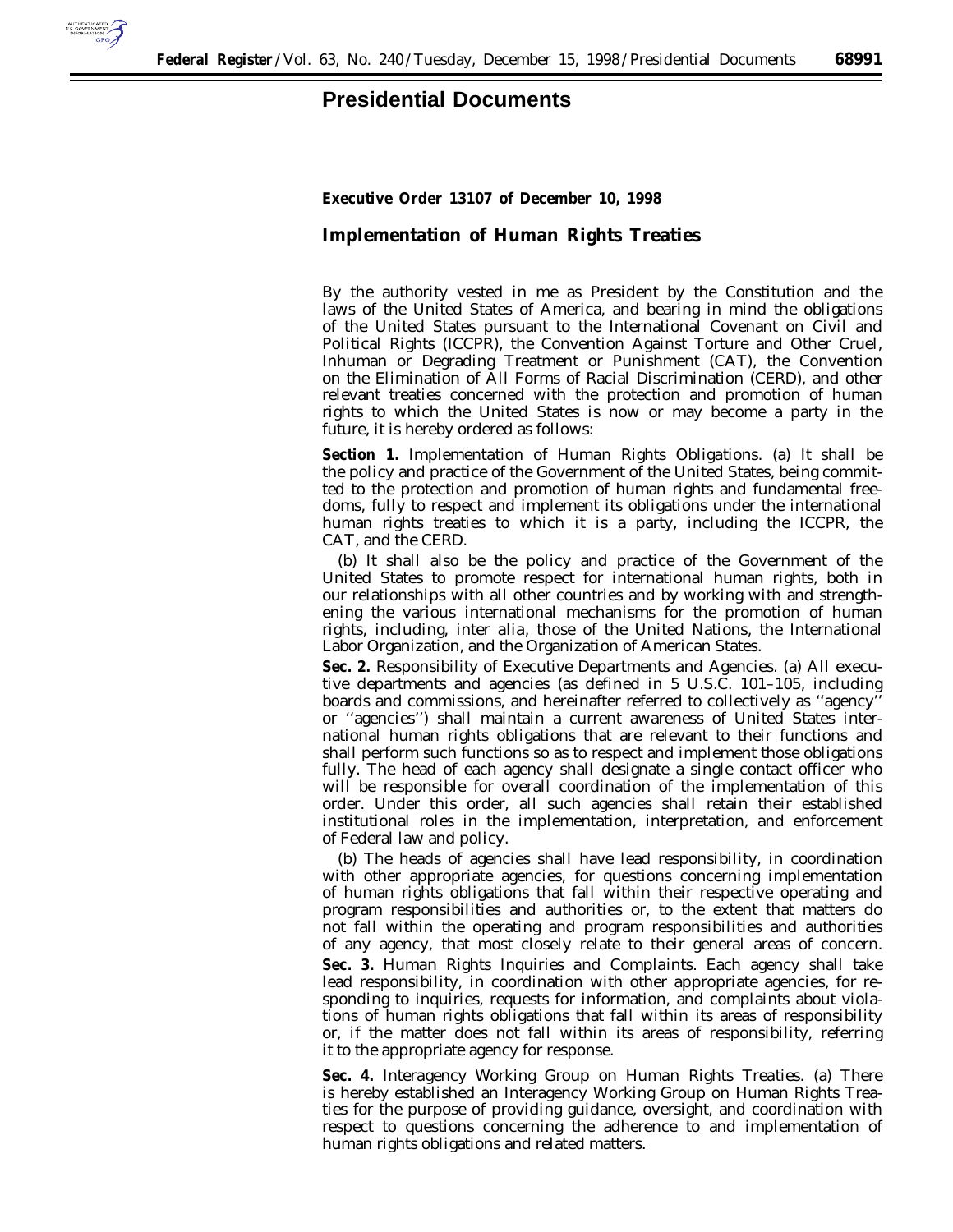(b) The designee of the Assistant to the President for National Security Affairs shall chair the Interagency Working Group, which shall consist of appropriate policy and legal representatives at the Assistant Secretary level from the Department of State, the Department of Justice, the Department of Labor, the Department of Defense, the Joint Chiefs of Staff, and other agencies as the chair deems appropriate. The principal members may designate alternates to attend meetings in their stead.

(c) The principal functions of the Interagency Working Group shall include:

(i) coordinating the interagency review of any significant issues concerning the implementation of this order and analysis and recommendations in connection with pursuing the ratification of human rights treaties, as such questions may from time to time arise;

(ii) coordinating the preparation of reports that are to be submitted by the United States in fulfillment of treaty obligations;

(iii) coordinating the responses of the United States Government to complaints against it concerning alleged human rights violations submitted to the United Nations, the Organization of American States, and other international organizations;

(iv) developing effective mechanisms to ensure that legislation proposed by the Administration is reviewed for conformity with international human rights obligations and that these obligations are taken into account in reviewing legislation under consideration by the Congress as well;

(v) developing recommended proposals and mechanisms for improving the monitoring of the actions by the various States, Commonwealths, and territories of the United States and, where appropriate, of Native Americans and Federally recognized Indian tribes, including the review of State, Commonwealth, and territorial laws for their conformity with relevant treaties, the provision of relevant information for reports and other monitoring purposes, and the promotion of effective remedial mechanisms;

(vi) developing plans for public outreach and education concerning the provisions of the ICCPR, CAT, CERD, and other relevant treaties, and human rights-related provisions of domestic law;

(vii) coordinating and directing an annual review of United States reservations, declarations, and understandings to human rights treaties, and matters as to which there have been nontrivial complaints or allegations of inconsistency with or breach of international human rights obligations, in order to determine whether there should be consideration of any modification of relevant reservations, declarations, and understandings to human rights treaties, or United States practices or laws. The results and recommendations of this review shall be reviewed by the head of each participating agency;

(viii) making such other recommendations as it shall deem appropriate to the President, through the Assistant to the President for National Security Affairs, concerning United States adherence to or implementation of human rights treaties and related matters; and

(ix) coordinating such other significant tasks in connection with human rights treaties or international human rights institutions, including the Inter-American Commission on Human Rights and the Special Rapporteurs and complaints procedures established by the United Nations Human Rights Commission.

(d) The work of the Interagency Working Group shall not supplant the work of other interagency entities, including the President's Committee on the International Labor Organization, that address international human rights issues.

**Sec. 5.** *Cooperation Among Executive Departments and Agencies*. All agencies shall cooperate in carrying out the provisions of this order. The Interagency Working Group shall facilitate such cooperative measures.